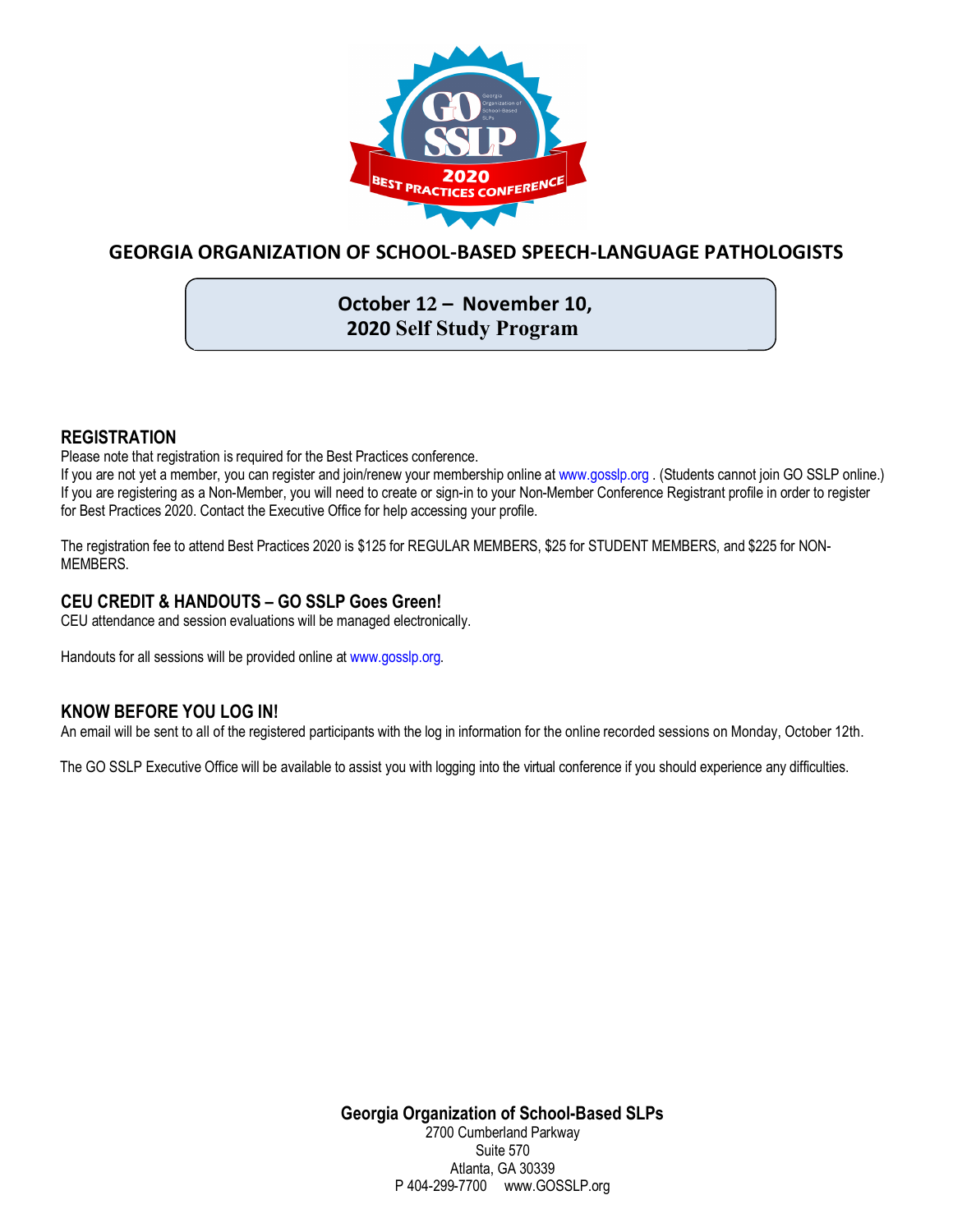#### **RECORDED COURSES (.25 CEUs per course):**

- **A. Ethics for the School-Based Speech-Language Pathologist** *Presented by: Melanie Hudson, MA, CCC-SLP, F-ASHA, F-NAP*
- **B. Georgia School-Based Speech-Language Pathologists: Where Are We Now?** *Presented by: Evelyn Dixon, MS, CCC-CLP*
- *C.* **Culturally-Responsible Literate Language Assessment** *Presented by: Valencia Perry, PhD, CCC-SLP*
- **D. Ethics for Supervisors in Speech-Language Pathology** *Presented by: Melanie Hudson, MA, CCC-SLP, F-ASHA, F-NAP*
- **E. Trauma Informed Practices in Schools** *Presented by: Carl Myers, Ed.D, NCSP*
- **F. Panel Discussion: Universal Licensing** *Moderated by: Melanie Hudson, MA, CCC-SLP, F-ASHA, F-NAP*
- **G. Integrating IDEA and Research for Evaluation and Eligibility in Schools** *Presented by: Marie Ireland, M.Ed, BCS-CL, CCC-SLP*
- **H. Evidence-Based Strategies for Teaching Critical Skills Related to Transitioning Planning with Students with ASD: Implications for SLPs** *Presented by: Twyla Perryman, PhD, CCC-SLP*
- **I. Visual Input and So Much More: Using Low Tech to Support Language** *Presented by: Mickey Rosner, M.Ed, CCC-SLP, ATP*
- **J. Pragmatics/Social Language** *Presented by: Jill Barton, MS, CCC-SLP*
- **K. Narrative Intervention for School-Age Children** *Presented by: Sandi Gillam, PhD, CCC-SLP*
- **L. Child Apraxia of Speech: Best Practices in Assessment and Intervention** *Presented by: Meredith Ivy White, M.Ed, CCC-SLP, COM*
- **M. Narrative Intervention for School Aged Children: Implementation of EBPs** *Presented by: Sandi Gillam, PhD, CCC-SLP*
- **N. Panel Discussion: SLP Shortages & Impact on Underserved School Districts** *Moderated by: Twyla Perryman*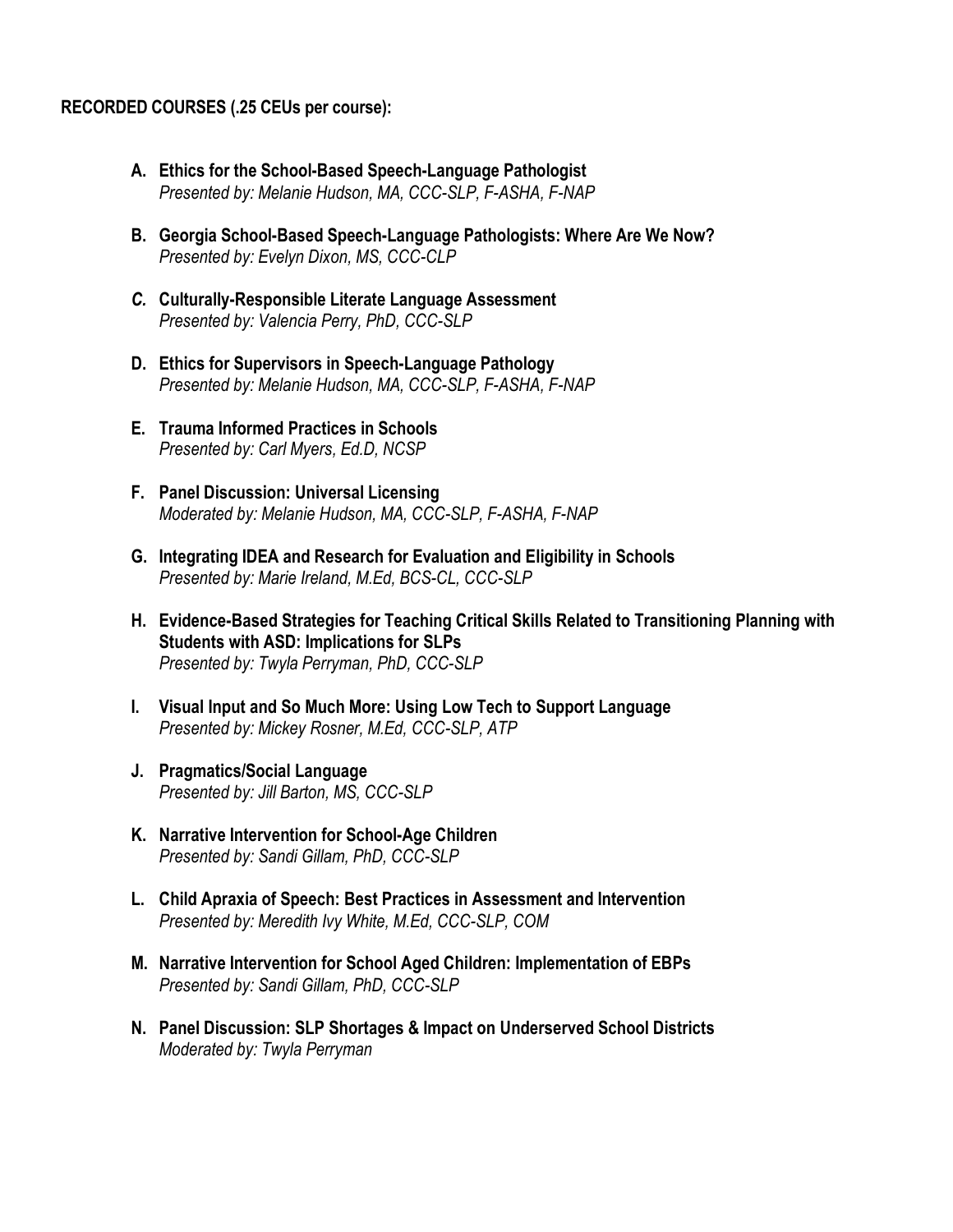| <b>Course Information</b>                                                                                                                                                                                                                                                                                                                                                                                                                                                                                                                                                                                                                                                                               | <b>Speakers &amp; Bios</b>                                                                                                                                                                                                                                                                                                                                                                                                                                                                                                                                                                                                                                                                                                                                                                                                                                                                                                                       |
|---------------------------------------------------------------------------------------------------------------------------------------------------------------------------------------------------------------------------------------------------------------------------------------------------------------------------------------------------------------------------------------------------------------------------------------------------------------------------------------------------------------------------------------------------------------------------------------------------------------------------------------------------------------------------------------------------------|--------------------------------------------------------------------------------------------------------------------------------------------------------------------------------------------------------------------------------------------------------------------------------------------------------------------------------------------------------------------------------------------------------------------------------------------------------------------------------------------------------------------------------------------------------------------------------------------------------------------------------------------------------------------------------------------------------------------------------------------------------------------------------------------------------------------------------------------------------------------------------------------------------------------------------------------------|
| <b>Ethics for the School-Based Speech-Language</b><br><b>Pathologist</b>                                                                                                                                                                                                                                                                                                                                                                                                                                                                                                                                                                                                                                | Melanie Hudson, MA, CCC-SLP, F-ASHA, F-NAP<br><b>National Director</b><br><b>EBS Healthcare</b>                                                                                                                                                                                                                                                                                                                                                                                                                                                                                                                                                                                                                                                                                                                                                                                                                                                  |
| <b>Course Description:</b><br>Speech-Language Pathologists working in schools face unique<br>challenges when compared to other settings. An overview of the ASHA<br>Code of Ethics will incorporate a discussion of common ethical<br>dilemmas confronting school based SLPs. Participants will also discuss<br>the process of ethical decision-making and identify resources for<br>support.                                                                                                                                                                                                                                                                                                           | Melanie W. Hudson, M.A. CCC-SLP, is the National Director at EBS<br>Healthcare, ASHA Fellow, and Distinguished Fellow of National<br>Academies of Practice (NAP). She served on ASHA's Board of<br>Directors as Chair of the Speech-Language Pathology Advisory<br>Council (2016-2018), the Board of Ethics, and the Board of Special<br>Interest Group Coordinators. Melanie's publications include<br>"Professional Issues in Speech-Language Pathology and Audiology, 4 <sup>th</sup><br>edition" (Lubinski & Hudson; Delmar, Cengage Learning, 2013; Plural                                                                                                                                                                                                                                                                                                                                                                                  |
| <b>Course Objectives:</b><br>Objective 1: Participants will examine the purpose and function of a<br>professional code of ethics.<br>Objective 2: Participants will discuss common ethical dilemmas facing<br>school-based SLPs.<br>Objective 3: Participants will understand the process of solving an<br>ethical dilemma.                                                                                                                                                                                                                                                                                                                                                                             | Publishing, 2018), and chapter author for "The Clinical Education and<br>Supervisory Process in Speech-Language Pathology and Audiology,"<br>(McCrea & Brasseur, Slack, Inc., 2019). She served as President of the<br>Georgia Speech-Language and Hearing Association and currently<br>serves on the Georgia Board of Examiners for Speech-Language<br>Pathology and Audiology.                                                                                                                                                                                                                                                                                                                                                                                                                                                                                                                                                                 |
| <b>Ethics for Supervisors in Speech-Language Pathology</b>                                                                                                                                                                                                                                                                                                                                                                                                                                                                                                                                                                                                                                              | Speaker Disclosure:<br>Financial Disclosure: Yes, Melanie Hudson receives an honoraria for                                                                                                                                                                                                                                                                                                                                                                                                                                                                                                                                                                                                                                                                                                                                                                                                                                                       |
| <b>Course Description:</b><br>Speech-Language Pathologists in a supervisory role can benefit from<br>increased awareness of issues pertaining to ethical conduct. An<br>overview of sections of the ASHA Code of Ethics pertaining to<br>supervision will be followed by a discussion of recurring themes in<br>ethical issues confronting supervisors and mentors of clinical fellows.<br>Participants will also discuss how to solve ethical dilemmas.<br><b>Course Objectives:</b><br>Objective 1: Participants will discuss recurring themes in ethical issues<br>pertaining to supervision in speech-language pathology.<br>Objective 2: Participants will increase awareness of ethical practices | participation at Conference.<br>Non-Financial Disclosure: No relevant non-financial relations exist                                                                                                                                                                                                                                                                                                                                                                                                                                                                                                                                                                                                                                                                                                                                                                                                                                              |
| pertaining to supervision of clinical fellows and assistants.<br>Objective 3: Participants will identify supportive resources when facing<br>ethical dilemmas.                                                                                                                                                                                                                                                                                                                                                                                                                                                                                                                                          |                                                                                                                                                                                                                                                                                                                                                                                                                                                                                                                                                                                                                                                                                                                                                                                                                                                                                                                                                  |
|                                                                                                                                                                                                                                                                                                                                                                                                                                                                                                                                                                                                                                                                                                         |                                                                                                                                                                                                                                                                                                                                                                                                                                                                                                                                                                                                                                                                                                                                                                                                                                                                                                                                                  |
| Georgia School-Based Speech-Language Pathologists:<br><b>Where Are We Now?</b>                                                                                                                                                                                                                                                                                                                                                                                                                                                                                                                                                                                                                          | Evelyn Dixon, MS, CCC-CLP<br><b>Education Program Specialist</b>                                                                                                                                                                                                                                                                                                                                                                                                                                                                                                                                                                                                                                                                                                                                                                                                                                                                                 |
| <b>Course Description:</b><br>An Educational Program Specialist from the Georgia Department of<br>Education (GaDOE)-Division for Special Education Services and<br>Supports will share current information regarding special education,<br>speech-language services, and initiatives within the state of Georgia.<br>The presentation will include various special education topics,<br>frequently asked questions, updates, and current guidance from<br>GaDOE. Participants will be able to implement updated special<br>education and speech-language resources to improve daily practices<br>and identify additional opportunities for communication support.                                       | Speech-Language Impairment Program<br>Division for Special Education Services & Supports<br>Georgia Department of Education<br>Evelyn Dixon currently serves as the Education Program Specialist in<br>the Division for Special Education Supports and Services at the<br>Georgia Department of Education. In this role, she supports the<br>Speech-Language Impairment Program throughout the state of<br>Georgia and serves as a District Liaison for the Metro East and Metro<br>West Georgia Learning Resources System (GLRS).<br>She is an American-Speech-Language-Hearing Association (ASHA)<br>certified Speech-Language Pathologist and holds a Georgia Secretary<br>of State license for Speech-Language Pathology. With over 20 years<br>of experience, she has gained a plethora of knowledge in the field of<br>education, specifically special education.<br>Evelyn has held the position of Speech-Language Pathologist at public |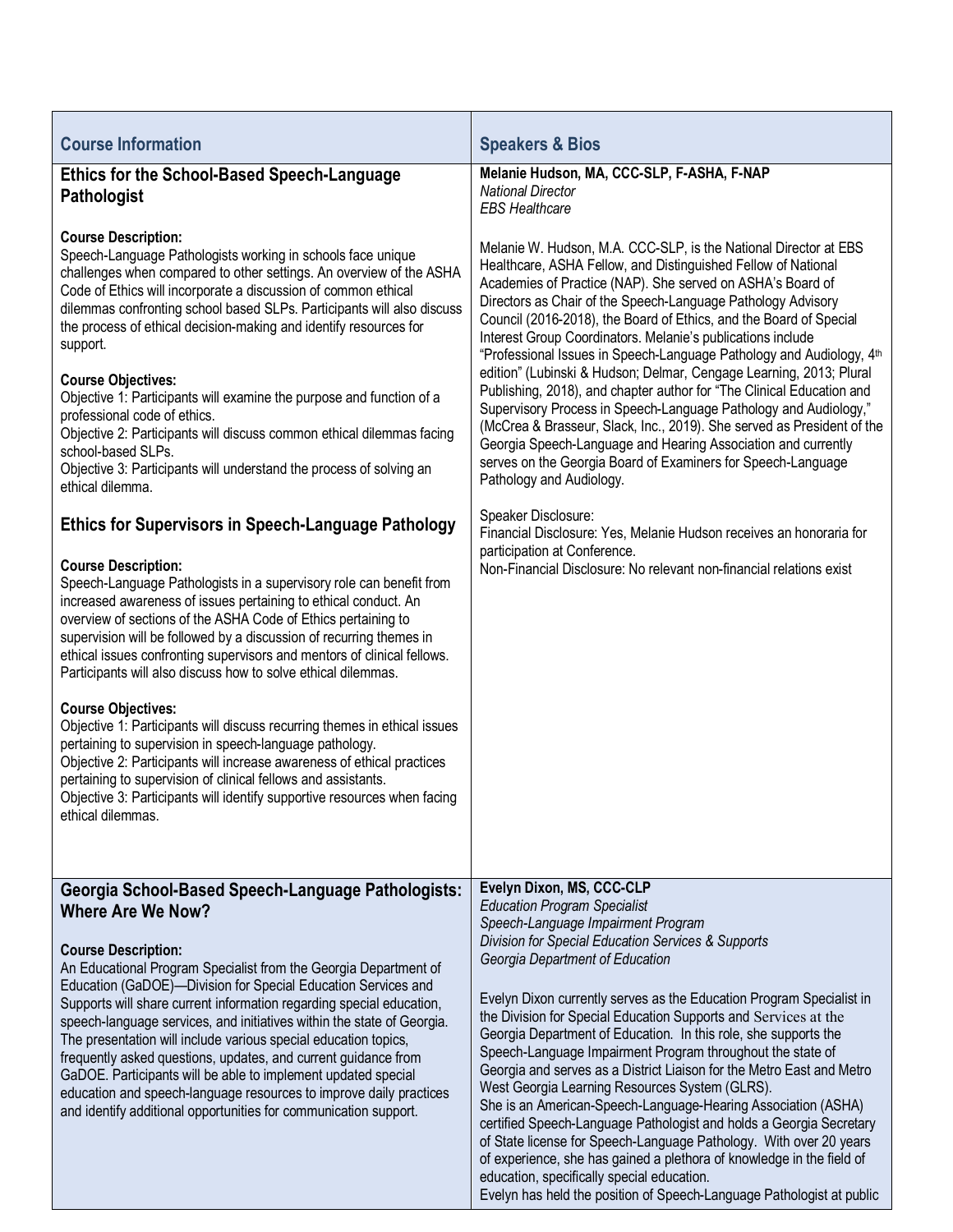| <b>Course Objectives:</b><br>Objective 1: Implement updated speech-language to improve daily<br>practices<br>Objective 2: Identify additional resource for providing speech-language<br>services                                                                                                                                                                                                                                                                                                                                                                                                                                                                                                                                                                                                                                                                                                                                                                                                                                                                                                                                                                  | school districts in the District of Columbia, Georgia, Maryland, and<br>Mississippi. Her professional experience has led her to serve in<br>various district level leadership positions with one of the top five largest<br>school districts in the state of Georgia. Of which, she was responsible<br>for various special education programs to include, but not limited to;<br>Audiology, Behavior and Discipline, Occupational and Physical<br>Therapy, Transition and Speech-Language Impairment. Additionally,<br>she was employed by the Department of Defense Dependent Schools<br>in Okinawa, Japan as a Speech-Language Pathologist Assessor.<br>Throughout her career, she has served on multiple committees in<br>special education and communication disorders with a focus of<br>enhancing student academic achievement and behavior support. She<br>is very attuned to the evolution of special education and is passionate<br>about developing the leadership capacity of teachers, as well as<br>administrators.<br>Disclosure:<br>Speaker Disclosure:<br>Financial Disclosure: No, Evelyn Dixon does not receive an honoraria<br>for participation at Conference.<br>Non-Financial Disclosure: No relevant non-financial relations exist |
|-------------------------------------------------------------------------------------------------------------------------------------------------------------------------------------------------------------------------------------------------------------------------------------------------------------------------------------------------------------------------------------------------------------------------------------------------------------------------------------------------------------------------------------------------------------------------------------------------------------------------------------------------------------------------------------------------------------------------------------------------------------------------------------------------------------------------------------------------------------------------------------------------------------------------------------------------------------------------------------------------------------------------------------------------------------------------------------------------------------------------------------------------------------------|-----------------------------------------------------------------------------------------------------------------------------------------------------------------------------------------------------------------------------------------------------------------------------------------------------------------------------------------------------------------------------------------------------------------------------------------------------------------------------------------------------------------------------------------------------------------------------------------------------------------------------------------------------------------------------------------------------------------------------------------------------------------------------------------------------------------------------------------------------------------------------------------------------------------------------------------------------------------------------------------------------------------------------------------------------------------------------------------------------------------------------------------------------------------------------------------------------------------------------------------------------------|
| <b>Culturally-Responsible Literate Language Assessment:</b>                                                                                                                                                                                                                                                                                                                                                                                                                                                                                                                                                                                                                                                                                                                                                                                                                                                                                                                                                                                                                                                                                                       | Valencia Perry, PhD, CCC-SLP                                                                                                                                                                                                                                                                                                                                                                                                                                                                                                                                                                                                                                                                                                                                                                                                                                                                                                                                                                                                                                                                                                                                                                                                                              |
| What SLPs Need to Know About the Influence of<br>African American- and Latinx English on Academic<br><b>Language Skills</b>                                                                                                                                                                                                                                                                                                                                                                                                                                                                                                                                                                                                                                                                                                                                                                                                                                                                                                                                                                                                                                       | <b>Assistant Professor</b><br>Department of Communication Sciences and Disorders<br><b>Howard University</b>                                                                                                                                                                                                                                                                                                                                                                                                                                                                                                                                                                                                                                                                                                                                                                                                                                                                                                                                                                                                                                                                                                                                              |
| <b>Course Description:</b><br>The language we hear diverse students use in the hallways tends to<br>sound differently than what is presented in the materials of the<br>classroom and in most standardized speech-language assessments.<br>As our society evolves, so does the language used in the ever-<br>changing communities of America. How do we best serve students of<br>diverse linguistic backgrounds in the process of language assessment?<br>How do we differentiate difference from disorder when some dialect<br>features overlap with disability criteria? This presentation will answer<br>these questions and provide school-based speech-language<br>pathologists with information and strategies to improve their<br>assessment practices by accounting for AAE and Latinx English in a<br>culturally-responsive and responsible manner.<br><b>Course Objectives:</b><br>Objective 1: Differentiate between code switching and translanguaging<br>in one-to-three sentences.<br>Objective 2: List two macro-linguistic features of written language.<br>Objective 3: Identify two linguistic similarities between AAE and Latinx<br>English. | Valencia Perry, PhD, CCC-SLP is a bilingual (Spanish-English)<br>speech-language pathologist with clinical expertise in childhood<br>language and literacy development and delays. Her research involves<br>the influence of cultural-linguistic background and socio-economic<br>status on language and literacy development, as well as clinical<br>supervision and training. She is an assistant professor of<br>sociolinguistics and child language in the Department of<br>Communication Sciences and Disorders at Howard University in<br>Washington, DC. In addition to conducting research and teaching, Dr.<br>Perry engages in private practice through her DC-based company,<br>Speak Write Therapy and Education Services.<br>Disclosure:<br>Speaker Disclosure:<br>Financial Disclosure: No, Valencia Perry does not receive an honoraria<br>for participation at Conference.<br>Non-Financial Disclosure: No relevant non-financial relations exist                                                                                                                                                                                                                                                                                         |
| <b>Trauma Informed Practices in Schools</b>                                                                                                                                                                                                                                                                                                                                                                                                                                                                                                                                                                                                                                                                                                                                                                                                                                                                                                                                                                                                                                                                                                                       | Carl Myers, Ed.D, NCSP                                                                                                                                                                                                                                                                                                                                                                                                                                                                                                                                                                                                                                                                                                                                                                                                                                                                                                                                                                                                                                                                                                                                                                                                                                    |
| <b>Course Description:</b>                                                                                                                                                                                                                                                                                                                                                                                                                                                                                                                                                                                                                                                                                                                                                                                                                                                                                                                                                                                                                                                                                                                                        | School Psychologist<br><b>EBS Healthcare</b>                                                                                                                                                                                                                                                                                                                                                                                                                                                                                                                                                                                                                                                                                                                                                                                                                                                                                                                                                                                                                                                                                                                                                                                                              |
| In this presentation, we will address these and many other questions.<br>In particular, we will review primary literature on<br>trauma informed practice in schools (i.e. psychology journal articles)<br>and from relevant sources (e.g., review government web sites,<br>professional organizations and news stories.) We will cover a variety of<br>domains, from data based design making, consultation and<br>collaboration, interventions and mental health support to develop social<br>and life skills, school wide practices to promote learning, and<br>prevention and responsive services. Finally, as part of this<br>presentation you will learn first-hand strategies for the care giver and<br>how taking care of yourself is the first step in supporting others.                                                                                                                                                                                                                                                                                                                                                                                 | Dr. C. Brent Myers is a Nationally Certified School Psychologist who<br>currently works for EBS Health Care. He has extensive experiences<br>working in urban and suburban school districts in Maryland and<br>Michigan . Dr. Myers is also a senior trainer for Dr. Howard Knoff's<br>nationally known Project ACHIEVE, a program that has been<br>designated a National Model Prevention Program by the U.S.<br>Department of Health & Human Service's Substance Abuse and<br>Mental Health Services Administration (SAMHSA). He has trained and<br>worked with schools in Arkansas, Arizona, California, Maryland, North<br>Dakota, New York City, Oklahoma, Texas, Virginia and Wyoming. He is                                                                                                                                                                                                                                                                                                                                                                                                                                                                                                                                                        |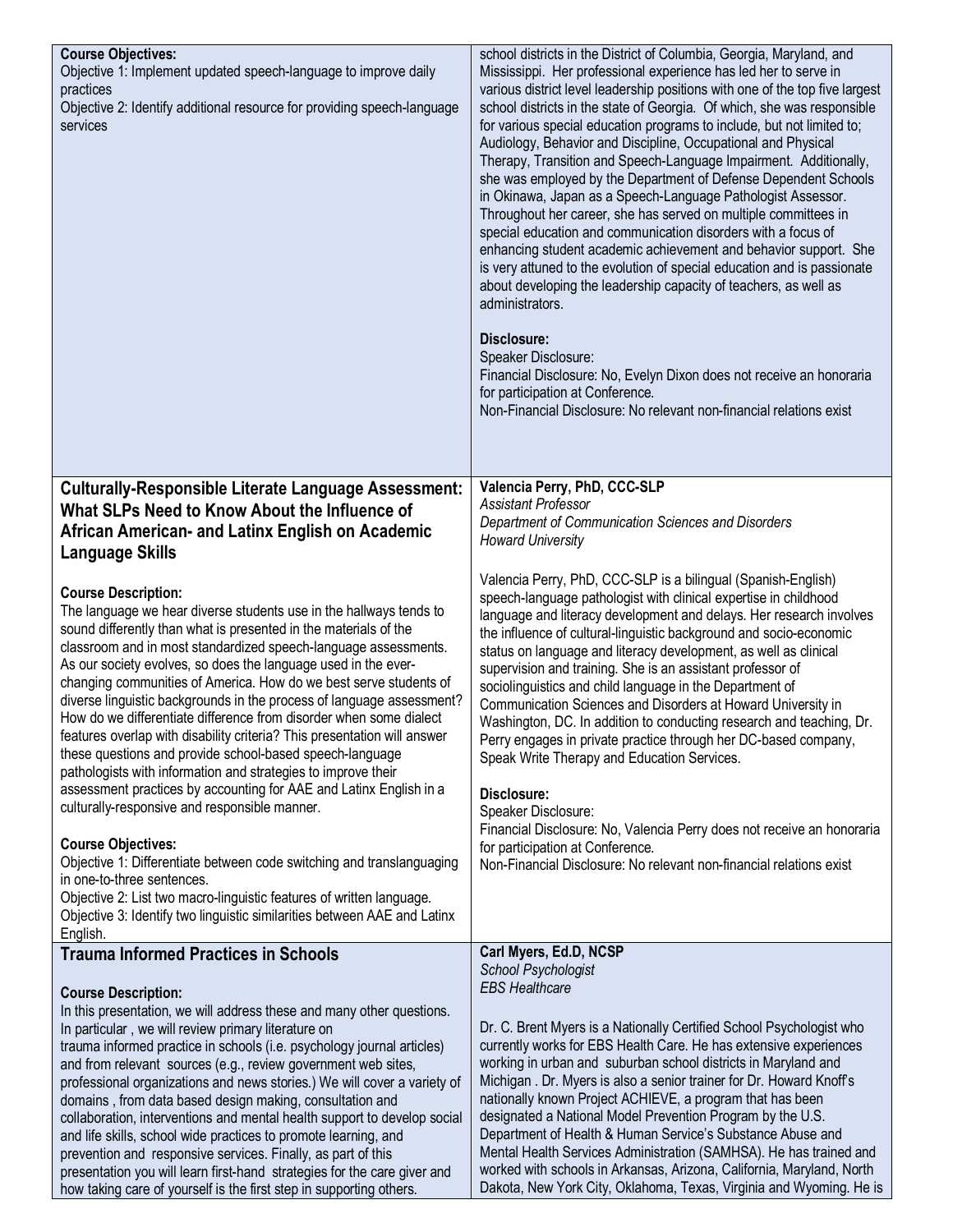| <b>Course Objectives:</b><br>Objective 1: Explain how current pandemic may impact student<br>behavior and learning<br>Objective 2: Define trauma and stress<br>Objective 3: Respond with care to a student whose behaviors are likely<br>the result of trauma<br>Objective 4: Provide strategies to help students recognize and regulate<br>their own behavior<br>Objective 5: Identify strategies for self care                                                                                                                                                                                                                                                                                                                                                                                                                                                                                                                                                                                                                                                                                               | often sought out for his in-service presentations and his on-site<br>consultation in a variety of school psychology/educational related areas<br>that include, implementing Positive Behavior Support Systems, Trauma<br>Informed Practices, and Preventing and Responding to Teasing and<br>Bullying.<br>Disclosure:<br>Speaker Disclosure:<br>Financial Disclosure: Yes, Carl Myers receives an honoraria for<br>participation at Conference.<br>Non-Financial Disclosure: No relevant non-financial relations exist                                                                                                                                                                                                                                                                                                                                                                                                                                                                                                                                                                                                                                                                                                                                                     |
|----------------------------------------------------------------------------------------------------------------------------------------------------------------------------------------------------------------------------------------------------------------------------------------------------------------------------------------------------------------------------------------------------------------------------------------------------------------------------------------------------------------------------------------------------------------------------------------------------------------------------------------------------------------------------------------------------------------------------------------------------------------------------------------------------------------------------------------------------------------------------------------------------------------------------------------------------------------------------------------------------------------------------------------------------------------------------------------------------------------|----------------------------------------------------------------------------------------------------------------------------------------------------------------------------------------------------------------------------------------------------------------------------------------------------------------------------------------------------------------------------------------------------------------------------------------------------------------------------------------------------------------------------------------------------------------------------------------------------------------------------------------------------------------------------------------------------------------------------------------------------------------------------------------------------------------------------------------------------------------------------------------------------------------------------------------------------------------------------------------------------------------------------------------------------------------------------------------------------------------------------------------------------------------------------------------------------------------------------------------------------------------------------|
| <b>Panel: Universal Licensing</b><br><b>Course Description:</b><br>Currently, many states have two regulatory bodies for speech-<br>language pathologists, one for those who work in health care and one<br>for those who work in schools. States are working towards requiring<br>one license, regardless of work setting. Universal Licensure (also<br>referred to as comprehensive licensure) is one license that would allow<br>clinicians and audiologists to practice across any setting.<br>Panelists (which include educational and Georgia licensure board<br>representation) will discuss and answer questions regarding universal<br>licensure and Georgia's current progress.<br><b>Course Objectives:</b><br>Objective 1: to discuss what universal licensure provides<br>Objective 2: to discuss ASHA's perspective on universal licensure<br>Objective 3: to review Georgia's progress and what speech-language<br>pathologists can do to support the current legislation.                                                                                                                      | Melanie Hudson, MA, CCC-SLP, F-ASHA, F-NAP<br><b>National Director</b><br><b>EBS Healthcare</b><br>Melanie W. Hudson, M.A. CCC-SLP, is the National Director at EBS<br>Healthcare, ASHA Fellow, and Distinguished Fellow of National<br>Academies of Practice (NAP). She served on ASHA's Board of<br>Directors as Chair of the Speech-Language Pathology Advisory<br>Council (2016-2018), the Board of Ethics, and the Board of Special<br>Interest Group Coordinators. Melanie's publications include<br>"Professional Issues in Speech-Language Pathology and Audiology, 4 <sup>th</sup><br>edition" (Lubinski & Hudson; Delmar, Cengage Learning, 2013; Plural<br>Publishing, 2018), and chapter author for "The Clinical Education and<br>Supervisory Process in Speech-Language Pathology and Audiology,"<br>(McCrea & Brasseur, Slack, Inc., 2019). She served as President of the<br>Georgia Speech-Language and Hearing Association and currently<br>serves on the Georgia Board of Examiners for Speech-Language<br>Pathology and Audiology.<br>Disclosure:<br>Speaker Disclosure:<br>Financial Disclosure: Yes, Melanie Hudson receives an honoraria for<br>participation at Conference.<br>Non-Financial Disclosure: No relevant non-financial relations exist |
| Integrating IDEA and Research for Evaluation and<br><b>Eligibility in Schools</b><br><b>Course Description:</b><br>Attendees will integrate the newest research on standardized tests and<br>dynamic assessment techniques to document learning potential and<br>difference versus disorder for students with cultural or linguistic<br>differences with IDEA requirements. Practice implementing a<br>comprehensive assessment approach for evaluation and eligibility<br>decision making in schools. Case studies will be used to model the<br>integration of multiple data sources for decision making purposes.<br>Free assessment tools, documentation strategies, and resources will<br>be reviewed.<br><b>Course Objectives:</b><br>Objective 1: Describe research, tools, and techniques for<br>comprehensive assessment that align with IDEA<br>Objective 2: Explain how to implement a microstructure and<br>macrostructure narrative analysis using the free resources provided<br>Objective 3: Summarize dynamic assessment methods and techniques<br>to increase accuracy of assessment practices | Marie Ireland, M.Ed, BCS-CL, CCC-SLP<br><b>Specialist</b><br><b>SESS</b><br>Virginia Department of Education<br>Marie Ireland is a Board Certified Specialist in Child Language (BCS-<br>CL) and works as the Virginia Department of Education's specialist for<br>speech language pathology, evaluation and eligibility and related<br>services. She is currently serving as ASHA's Vice President of SLP<br>Practice and on the executive board of the State Education Agencies<br>Communication Disabilities Council. Her areas of interest include child<br>language, evidence-based assessment, dynamic assessment, and<br>authentic assessment practices for individuals with cultural or linguistic<br>differences. She was awarded ASHA's editor's award in 2013 for an<br>article on evidence-based practice in the schools and has published<br>works on SLP practice in the schools.<br>Disclosure:<br>Speaker Disclosure:<br>Financial Disclosure: Yes, Marie Ireland receives an honoraria for<br>participation at Conference.<br>Non-Financial Disclosure:                                                                                                                                                                                                   |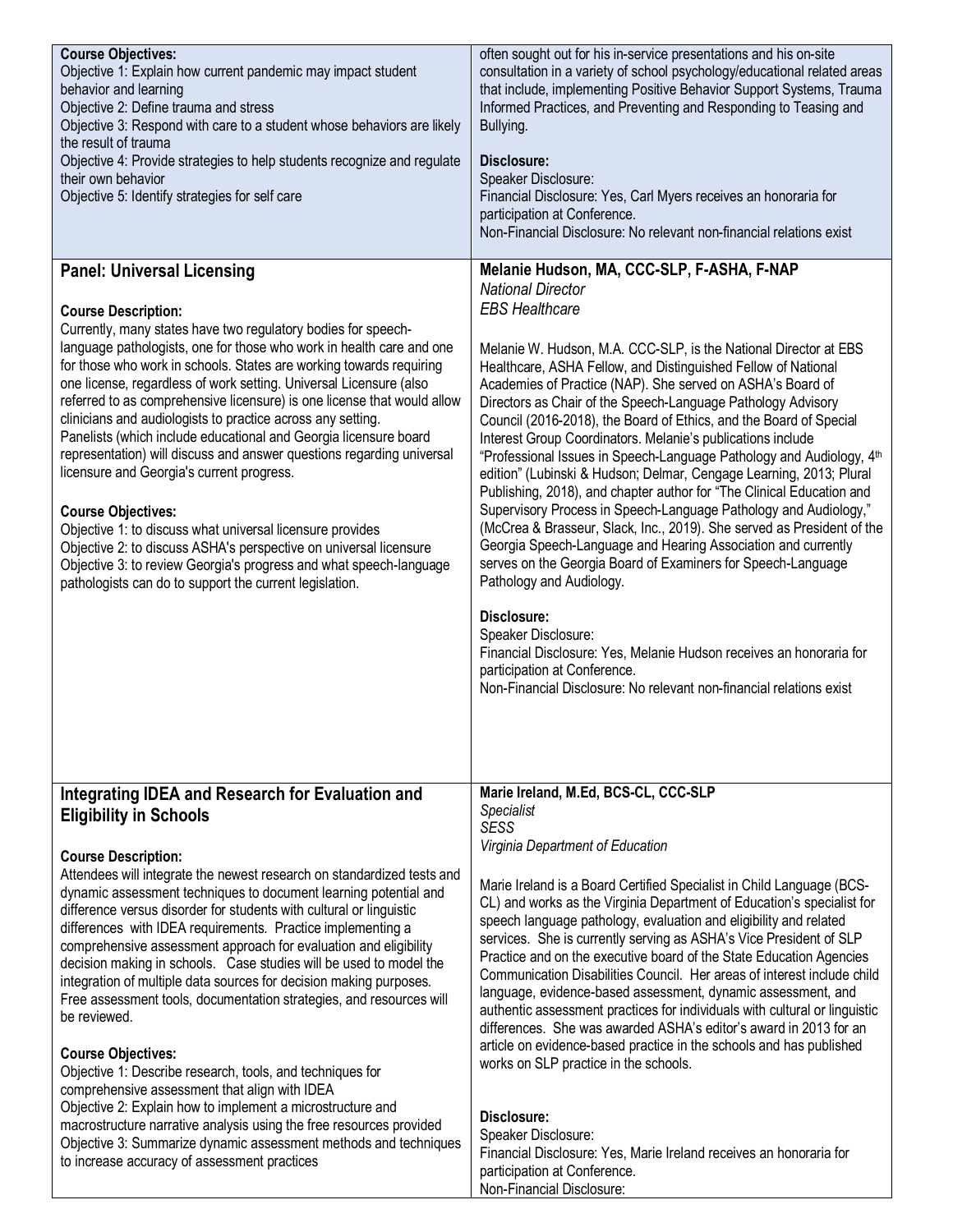|                                                                                                                                                                                                                                                                                                                                                                                                                                                                                                                                                                                                                                                                                                                                                                                                                                                                                                                                                                                                                                                                                      | Relevant nonfinancial relationship(s): Marie Ireland: ASHA Disclosure:<br>ASHA BOD Member VP of SLP Practice                                                                                                                                                                                                                                                                                                                                                                                                                                                                                                                                                                                                                                                                                                                                                                                                                                                                                                                                                                                                                                                                                                                                                                                                                                                                                                                                                                                                                                                                                                                                                                                                                                                                                         |
|--------------------------------------------------------------------------------------------------------------------------------------------------------------------------------------------------------------------------------------------------------------------------------------------------------------------------------------------------------------------------------------------------------------------------------------------------------------------------------------------------------------------------------------------------------------------------------------------------------------------------------------------------------------------------------------------------------------------------------------------------------------------------------------------------------------------------------------------------------------------------------------------------------------------------------------------------------------------------------------------------------------------------------------------------------------------------------------|------------------------------------------------------------------------------------------------------------------------------------------------------------------------------------------------------------------------------------------------------------------------------------------------------------------------------------------------------------------------------------------------------------------------------------------------------------------------------------------------------------------------------------------------------------------------------------------------------------------------------------------------------------------------------------------------------------------------------------------------------------------------------------------------------------------------------------------------------------------------------------------------------------------------------------------------------------------------------------------------------------------------------------------------------------------------------------------------------------------------------------------------------------------------------------------------------------------------------------------------------------------------------------------------------------------------------------------------------------------------------------------------------------------------------------------------------------------------------------------------------------------------------------------------------------------------------------------------------------------------------------------------------------------------------------------------------------------------------------------------------------------------------------------------------|
| <b>Evidence-Based Strategies for Teaching Critical Skills</b><br><b>Related to Transitioning Planning with Students with</b><br><b>ASD: Implications for SLPs</b><br><b>Course Description:</b><br>Speech-language pathologists (SLPs) have multiple responsibilities as<br>service providers for students with Autism Spectrum Disorders,<br>including helping to prepare students for the next phase in their lives.<br>This session discusses evidence-based practices related to transition<br>planning assessments, IEP goals, and intervention strategies for<br>building communication abilities and other applicable skills for post-<br>secondary employment and education.<br><b>Course Objectives:</b><br>Objective 1: Discuss literature examining best practices for<br>transitioning planning for individuals with ASD<br>Objective 2: Describe some example transition planning assessment<br>tools<br>Objective 3: Provide examples of transition related goals/activities<br>aimed at increasing student success in post-secondary settings                         | Twyla Perryman, PhD, CCC-SLP<br><b>Assistant Professor</b><br><b>Communication Sciences and Professional Counseling</b><br>University of West Georgia<br>Twyla Perryman, PhD, is an Assistant Professor of Communication<br>Sciences and Disorders at the University of West Georgia. Her primary<br>research interests include early diagnosis and intervention services for<br>children with developmental disabilities, including Autism Spectrum<br>Disorders (ASD). She holds a Certificate of Clinical Competence and<br>is certified for ASD screening and reliable for ASD assessment in<br>research settings. She has published and presented on Early<br>Diagnosis and Intervention in ASD.<br>Disclosure:<br>Speaker Disclosure:<br>Financial Disclosure: No, Twyla Perryman does not receive an<br>honoraria for participation at Conference.<br>Non-Financial Disclosure: No relevant non-financial relations exist                                                                                                                                                                                                                                                                                                                                                                                                                                                                                                                                                                                                                                                                                                                                                                                                                                                                     |
| Objective 4: Explain strategies for collaboration in transition planning<br>Visual Input and So Much More: Using Low Tech to<br><b>Support Language</b><br><b>Course Description:</b><br>The session, "Visual Input and So Much More: Using Low Tech to<br>Support Language" will address visual input and adhering to the best<br>practices for this method. Words with images assist children with<br>learning and is a very effective method and teaching. It addresses<br>language, speech and behavior difficulties. This session will review<br>ways to communicate with direct and indirect access.<br><b>Course Objectives:</b><br>Objective 1: The participant will name 3 different ways to use low tech<br>to support language development<br>Objective 2: The participant will be able identify how to use low tech to<br>support different access modalities including eye gaze and direct input.<br>Objective 3: The participant will be able to name 5 different ways to use<br>low tech to support behavior and language development in struggling<br>communicators. | Mickey Rosner, M.Ed, CCC-SLP, ATP<br>Speech- Language Pathologist<br>Children's Healthcare of Atlanta<br>Center for Rare Neurological Disorders<br>Mickey Rosner, M.Ed, graduated from university of Missouri with a<br>degree from department of health sciences in speech and language<br>pathology in 1983, and from university of Georgia with a Masters in<br>Education in speech and language pathology in 1985. She has<br>worked at Children's Healthcare of Atlanta since 1987 and was the<br>second speech therapist hired at Egleston Children's Hospital. She<br>helped to start STAGES (the assistive technology program at Egleston<br>Children's Hospital in 1992). Over the course of 34 years she has<br>worked primarily as an assistive technology specialist doing<br>evaluations and treatments. In 1997 she taught the graduate program<br>in augmentative communication at University of Georgia. Ms. Rosner is<br>ATP certified from RESNA. She is one of three Touch Chat trainers<br>here in Georgia. She currently works part time as part of the assistive<br>technology team at Children's Healthcare of Atlanta. She also works<br>part time at the Center for Rare Neurological Disorders where she is<br>able to evaluate and consult on children from all over the world. She<br>has worked with numerous disorders over the years and is considered<br>a specialist in Rett Syndrome. Most importantly she is a wife and<br>mother of 4 wonderful children.<br>Disclosure:<br>Financial Disclosure: Yes, Mickey Rosner receives an honoraria for<br>participation at Conference.<br>Non-Financial Disclosure:<br>Relevant nonfinancial relationship(s): Mickey Rosner; GO SSLP<br>Disclosure: Volunteer teaching and speaking at TouchChat as a trainer<br>for GA. |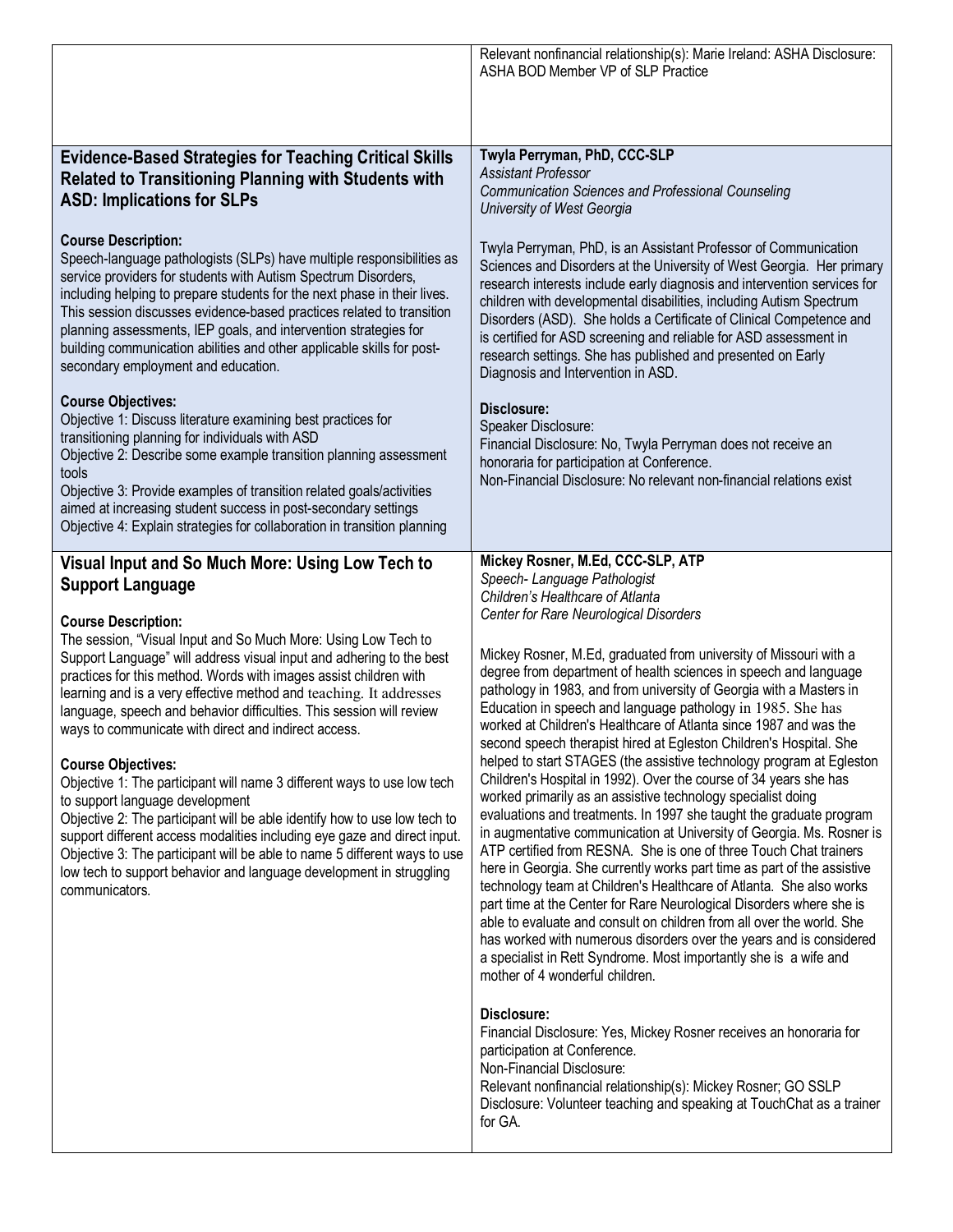| <b>Pragmatics/Social Language</b>                                                                                                                                                                                                                                                                                                                                                                                                                                                                                    | Jill Barton, MS, CCC-SLP<br>Speech Language Pathologist                                                                                                                                                                                                                                                                                                                                                                                                                                                                                                                                                                                                                                                                                            |
|----------------------------------------------------------------------------------------------------------------------------------------------------------------------------------------------------------------------------------------------------------------------------------------------------------------------------------------------------------------------------------------------------------------------------------------------------------------------------------------------------------------------|----------------------------------------------------------------------------------------------------------------------------------------------------------------------------------------------------------------------------------------------------------------------------------------------------------------------------------------------------------------------------------------------------------------------------------------------------------------------------------------------------------------------------------------------------------------------------------------------------------------------------------------------------------------------------------------------------------------------------------------------------|
| <b>Course Description:</b><br>Speech and language skills underpin many other areas of children's<br>development. This course will discuss providing foundations for other<br>areas of learning that support communication skills that promote social<br>skills.<br><b>Course Objectives:</b><br>Objective 1: Learnng how to determine if techniques are reflective for<br>growth<br>Objective 2: Discuss how to enhance social communication skills<br>Objective 3: Review techniques for improving speaking clarity | Jill Barton has spent the last 20 years working in a variety of settings<br>across the United States including public schools, pediatric<br>rehabilitation, higher education, and private practice. She has<br>presented nationally, regionally, and locally on the topics of Autism,<br>Speech Sound Development, and a variety of Private Practice &<br>leadership topics. She is a Past President of the Georgia Speech<br>Language Hearing Association and is currently serving on the ASHA<br>SIG 11 Board for Supervision.<br>Disclosures:<br>Speaker Disclosure:<br>Financial Disclosure: Yes, Jill Barton receives an honoraria for<br>participation at Conference.<br>Non-Financial Disclosure: No relevant non-financial relations exist |
| <b>Narrative Intervention for School-Age Children</b>                                                                                                                                                                                                                                                                                                                                                                                                                                                                | Sandi Gillam, PhD, CCC-SLP                                                                                                                                                                                                                                                                                                                                                                                                                                                                                                                                                                                                                                                                                                                         |
|                                                                                                                                                                                                                                                                                                                                                                                                                                                                                                                      | Professor                                                                                                                                                                                                                                                                                                                                                                                                                                                                                                                                                                                                                                                                                                                                          |
| <b>Course Description:</b>                                                                                                                                                                                                                                                                                                                                                                                                                                                                                           | <b>Communicative Disorders and Deaf Education</b><br><b>Utah State University</b>                                                                                                                                                                                                                                                                                                                                                                                                                                                                                                                                                                                                                                                                  |
| During this session, participants will learn about the importance of<br>narrative proficiency for development of cognitive, academic and social                                                                                                                                                                                                                                                                                                                                                                      |                                                                                                                                                                                                                                                                                                                                                                                                                                                                                                                                                                                                                                                                                                                                                    |
| skills for school-age children. Critical aspects of narrative                                                                                                                                                                                                                                                                                                                                                                                                                                                        | Sandra Laing Gillam is a Professor in the Department of                                                                                                                                                                                                                                                                                                                                                                                                                                                                                                                                                                                                                                                                                            |
| macrostructure and microstructure will be summarized and described.<br>Current evidence- based practices for improving narrative proficiency                                                                                                                                                                                                                                                                                                                                                                         | Communicative Disorders and Deaf Education at Utah State University<br>and a past Vice President for Speech Language Pathology Practice for                                                                                                                                                                                                                                                                                                                                                                                                                                                                                                                                                                                                        |
| of school-age children will be discussed.                                                                                                                                                                                                                                                                                                                                                                                                                                                                            | the American Speech Language Association. She holds a PhD from                                                                                                                                                                                                                                                                                                                                                                                                                                                                                                                                                                                                                                                                                     |
|                                                                                                                                                                                                                                                                                                                                                                                                                                                                                                                      | The University of Memphis. Her research interests include assessment<br>and intervention of language and literacy impairments, multi-cultural                                                                                                                                                                                                                                                                                                                                                                                                                                                                                                                                                                                                      |
| <b>Course Objectives:</b><br>Objective 1: Discuss the importance of narrative proficiency for                                                                                                                                                                                                                                                                                                                                                                                                                        | populations, and processes involved in text comprehension. Sandi was                                                                                                                                                                                                                                                                                                                                                                                                                                                                                                                                                                                                                                                                               |
| development of cognitive, academic and social skills for school-age                                                                                                                                                                                                                                                                                                                                                                                                                                                  | the PI on a Goal II IES grant to develop narrative intervention<br>procedures and is currently Co-PI on a Goal III grant to conduct a                                                                                                                                                                                                                                                                                                                                                                                                                                                                                                                                                                                                              |
| children<br>Objective 2: Describe narrative macrostructure and microstructure                                                                                                                                                                                                                                                                                                                                                                                                                                        | randomized controlled trial of the narrative program.                                                                                                                                                                                                                                                                                                                                                                                                                                                                                                                                                                                                                                                                                              |
| Objective 3: Summarize and give examples of evidence based                                                                                                                                                                                                                                                                                                                                                                                                                                                           | Disclosure:                                                                                                                                                                                                                                                                                                                                                                                                                                                                                                                                                                                                                                                                                                                                        |
| practices for improving narrative proficiency of school-age<br>children                                                                                                                                                                                                                                                                                                                                                                                                                                              | Speaker Disclosure:<br>Financial Disclosure: Yes, Sandra Gillam receives an honoraria for                                                                                                                                                                                                                                                                                                                                                                                                                                                                                                                                                                                                                                                          |
|                                                                                                                                                                                                                                                                                                                                                                                                                                                                                                                      | participation at Conference.                                                                                                                                                                                                                                                                                                                                                                                                                                                                                                                                                                                                                                                                                                                       |
| <b>Narrative Intervention for School Age Children:</b><br><b>Implementation of EBPs</b>                                                                                                                                                                                                                                                                                                                                                                                                                              | Non-Financial Disclosure:<br>Relevant financial relationship(s): Sandi Gillam, SKILL Program                                                                                                                                                                                                                                                                                                                                                                                                                                                                                                                                                                                                                                                       |
|                                                                                                                                                                                                                                                                                                                                                                                                                                                                                                                      | Disclosure: Owner of SKILL Program                                                                                                                                                                                                                                                                                                                                                                                                                                                                                                                                                                                                                                                                                                                 |
| <b>Course Description:</b>                                                                                                                                                                                                                                                                                                                                                                                                                                                                                           |                                                                                                                                                                                                                                                                                                                                                                                                                                                                                                                                                                                                                                                                                                                                                    |
| This session will address specific procedures for teaching story<br>structure and causal language,                                                                                                                                                                                                                                                                                                                                                                                                                   |                                                                                                                                                                                                                                                                                                                                                                                                                                                                                                                                                                                                                                                                                                                                                    |
| complex language skills and improving comprehension monitoring and                                                                                                                                                                                                                                                                                                                                                                                                                                                   |                                                                                                                                                                                                                                                                                                                                                                                                                                                                                                                                                                                                                                                                                                                                                    |
| editing during discourse-level, contextualized intervention.<br>Considerations for successful implementation will also be summarized.                                                                                                                                                                                                                                                                                                                                                                                |                                                                                                                                                                                                                                                                                                                                                                                                                                                                                                                                                                                                                                                                                                                                                    |
| Participants should be familiar with the importance of narrative                                                                                                                                                                                                                                                                                                                                                                                                                                                     |                                                                                                                                                                                                                                                                                                                                                                                                                                                                                                                                                                                                                                                                                                                                                    |
| proficiency for development of cognitive, academic and social skills for<br>school-age children, aspects of narrative macrostructure and                                                                                                                                                                                                                                                                                                                                                                             |                                                                                                                                                                                                                                                                                                                                                                                                                                                                                                                                                                                                                                                                                                                                                    |
| microstructure, and basic evidence-based practices for improving                                                                                                                                                                                                                                                                                                                                                                                                                                                     |                                                                                                                                                                                                                                                                                                                                                                                                                                                                                                                                                                                                                                                                                                                                                    |
| narrative proficiency prior to attending this session.                                                                                                                                                                                                                                                                                                                                                                                                                                                               |                                                                                                                                                                                                                                                                                                                                                                                                                                                                                                                                                                                                                                                                                                                                                    |
| <b>Course Objectives:</b>                                                                                                                                                                                                                                                                                                                                                                                                                                                                                            |                                                                                                                                                                                                                                                                                                                                                                                                                                                                                                                                                                                                                                                                                                                                                    |
| Objective 1: Describe procedures for teaching story structure and                                                                                                                                                                                                                                                                                                                                                                                                                                                    |                                                                                                                                                                                                                                                                                                                                                                                                                                                                                                                                                                                                                                                                                                                                                    |
| causal Language<br>Objective 2: Describe procedures for teaching complex language skills                                                                                                                                                                                                                                                                                                                                                                                                                             |                                                                                                                                                                                                                                                                                                                                                                                                                                                                                                                                                                                                                                                                                                                                                    |
| Objective 3: Describe procedures for improving comprehension                                                                                                                                                                                                                                                                                                                                                                                                                                                         |                                                                                                                                                                                                                                                                                                                                                                                                                                                                                                                                                                                                                                                                                                                                                    |
| monitoring and editing                                                                                                                                                                                                                                                                                                                                                                                                                                                                                               |                                                                                                                                                                                                                                                                                                                                                                                                                                                                                                                                                                                                                                                                                                                                                    |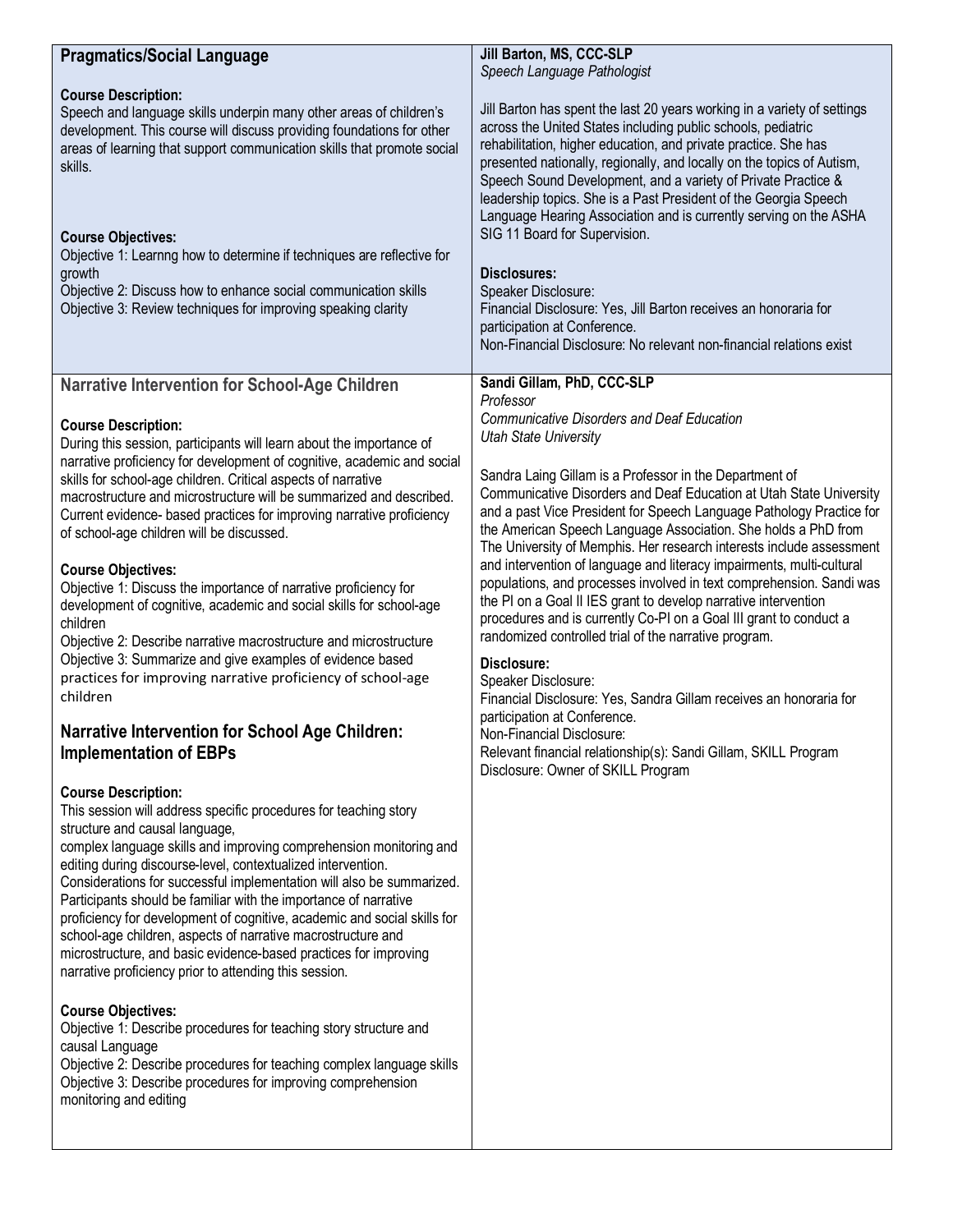| <b>Child Apraxia of Speech: Best Practices in Assessment</b><br>and Intervention                                                                                                                                                                                                                                                                                                                                                                                                                                                                                                                                                                                                                                                                                                                                                                                                | Meredith Ivy White, M.Ed, CCC-SLP, COM<br>Owner/Director/SLP                                                                                                                                                                                                                                                                                                                                                                                                                                                                                                                                                                                                                                                                                                                                                                                                                                                                                                                                                                                                                                                                                                                                                                                                                                                                                                                                                                                                                                                                                                                                                                                                                                                                                                                                                 |
|---------------------------------------------------------------------------------------------------------------------------------------------------------------------------------------------------------------------------------------------------------------------------------------------------------------------------------------------------------------------------------------------------------------------------------------------------------------------------------------------------------------------------------------------------------------------------------------------------------------------------------------------------------------------------------------------------------------------------------------------------------------------------------------------------------------------------------------------------------------------------------|--------------------------------------------------------------------------------------------------------------------------------------------------------------------------------------------------------------------------------------------------------------------------------------------------------------------------------------------------------------------------------------------------------------------------------------------------------------------------------------------------------------------------------------------------------------------------------------------------------------------------------------------------------------------------------------------------------------------------------------------------------------------------------------------------------------------------------------------------------------------------------------------------------------------------------------------------------------------------------------------------------------------------------------------------------------------------------------------------------------------------------------------------------------------------------------------------------------------------------------------------------------------------------------------------------------------------------------------------------------------------------------------------------------------------------------------------------------------------------------------------------------------------------------------------------------------------------------------------------------------------------------------------------------------------------------------------------------------------------------------------------------------------------------------------------------|
| <b>Course Description:</b><br>In this course, you will learn how to differentiate childhood apraxia of<br>speech (CAS) from other motor speech and articulation/phonological<br>disorders. The attendee will learn the basic principles of motor learning<br>along with Best Practices for assessment and remediation.<br><b>Course Objectives:</b><br>Objective 1: SLPs will be able provide a differential diagnosis by<br>identifying and defining the primary and secondary characteristic of<br>CAS and how they compare and contrast to other pediatric motor<br>speech disorders.<br>Objective 2: SLPs will learn the principles of motor learning and how<br>they apply to various approaches and methodologies to determine the<br>best evidence-based strategies for your client with CAS.                                                                            | Meredith White Speech Pathology, Inc.<br>Meredith White is a speech-language pathologist as well as special<br>needs mother to children with autism and other learning challenges.<br>She is recognized by "Apraxia Kids" for Advanced Training and<br>Expertise in Childhood Apraxia of Speech and is certified in Orofacial<br>Myology (COM) by the International Association of Orofacial Myology<br>(IAOM). Meredith serves as Coordinator for the Atlanta Area Walk for<br>Apraxia of Speech, she regularly guest lectures for Georgia State<br>University graduate students on the topic of pediatric motor speech<br>disorders, and she presents at the Georgia Speech-Language Hearing<br>Association's annual convention on topics such as Childhood Apraxia<br>of Speech and Tongue-Tie. Meredith also provides in-services to<br>educate fellow SLPs in Atlanta area school districts on the topic of<br>childhood apraxia of speech.<br>Disclosure:<br>Speaker Disclosure:<br>Financial Disclosure: No, Meredith Ivy White does not receive an<br>honoraria for participation at Conference.<br>Non-Financial Disclosure: No relevant non-financial relations exist                                                                                                                                                                                                                                                                                                                                                                                                                                                                                                                                                                                                                              |
| Panel: SLP Shortages & Impact on Underserved<br><b>School Districts</b><br><b>Course Description:</b><br>The panel will engage in discussion regarding growing trend of the<br>shortage of SLPs. This leads to higher caseloads for district therapists,<br>burnout, unexpected turnover and most importantly students making<br>slower progress or no progress.<br><b>Course Objectives:</b><br>Objective 1: Participants will identify the barriers that lead to shortages<br>in speech-language pathologists in school districts.<br>Objective 2: Participants will analyze the effects of the lack of diversity<br>in the speech-language pathology profession<br>Objective 3: Participants will develop solutions that practicing dinicians,<br>university faculty, and school administrators can use to reduce school<br>district shortages and diversify the profession. | Twyla Perryman, PhD, CCC-SLP<br><b>Assistant Professor</b><br><b>Communication Sciences and Professional Counseling</b><br>University of West Georgia<br>Twyla Perryman, PhD, is an Assistant Professor of Communication<br>Sciences and Disorders at the University of West Georgia. Her primary<br>research interests include early diagnosis and intervention services for<br>children with developmental disabilities, including Autism Spectrum<br>Disorders (ASD). She holds a Certificate of Clinical Competence and<br>is certified for ASD screening and reliable for ASD assessment in<br>research settings. She has published and presented on Early<br>Diagnosis and Intervention in ASD.<br>Disclosure:<br>Speaker Disclosure:<br>Financial Disclosure: No, Twyla Perryman does not receive an<br>honoraria for participation at Conference.<br>Non-Financial Disclosure: No relevant non-financial relations exist<br>Jairus-Joaquin Matthews, PhD, CCC-SLP<br><b>Assistant Professor</b><br><b>Communication Sciences and Professional Counseling</b><br>University of West Georgia<br>Jairus-Joaquin Matthews, PhD CCC-SLP, is an assistant professor at<br>the University of West Georgia in the<br>department of Communication Sciences and Professional Counseling.<br>He conducts research on a variety of issues related to cultural and<br>linguistic diversity including the recruitment and retention<br>ofunderrepresented students, the experiences of men in women-<br>majority professions, and perceptions of speech-language pathologists<br>in serving persons who are transgender.<br>Disclosure:<br>Speaker Disclosure:<br>Financial Disclosure: No, Jairus-Joaquin Matthews does not receive an<br>honoraria for participation at Conference.<br>Non-Financial Disclosure: |